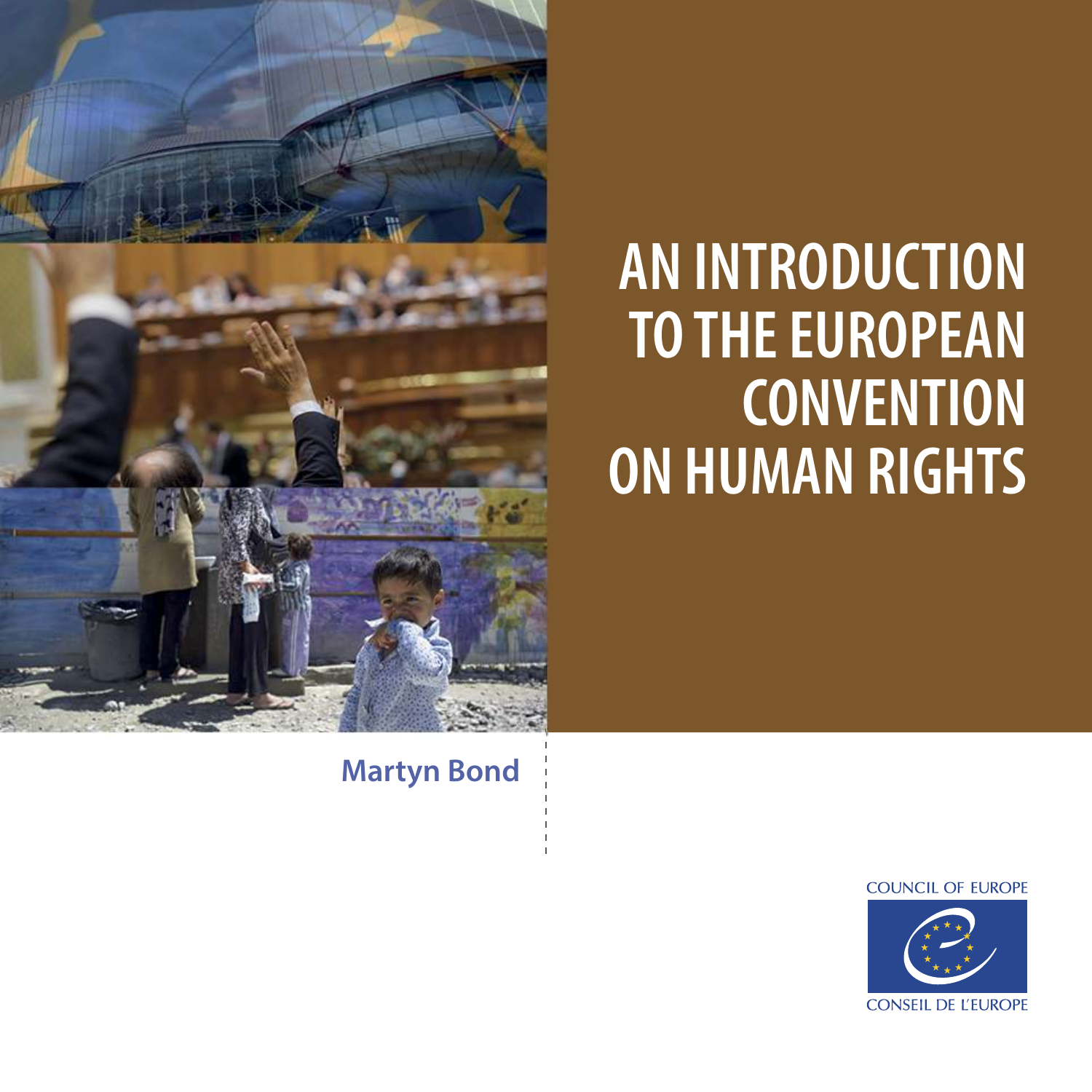# **An introduction to the European Convention on Human Rights**

**Martyn Bond**

Council of Europe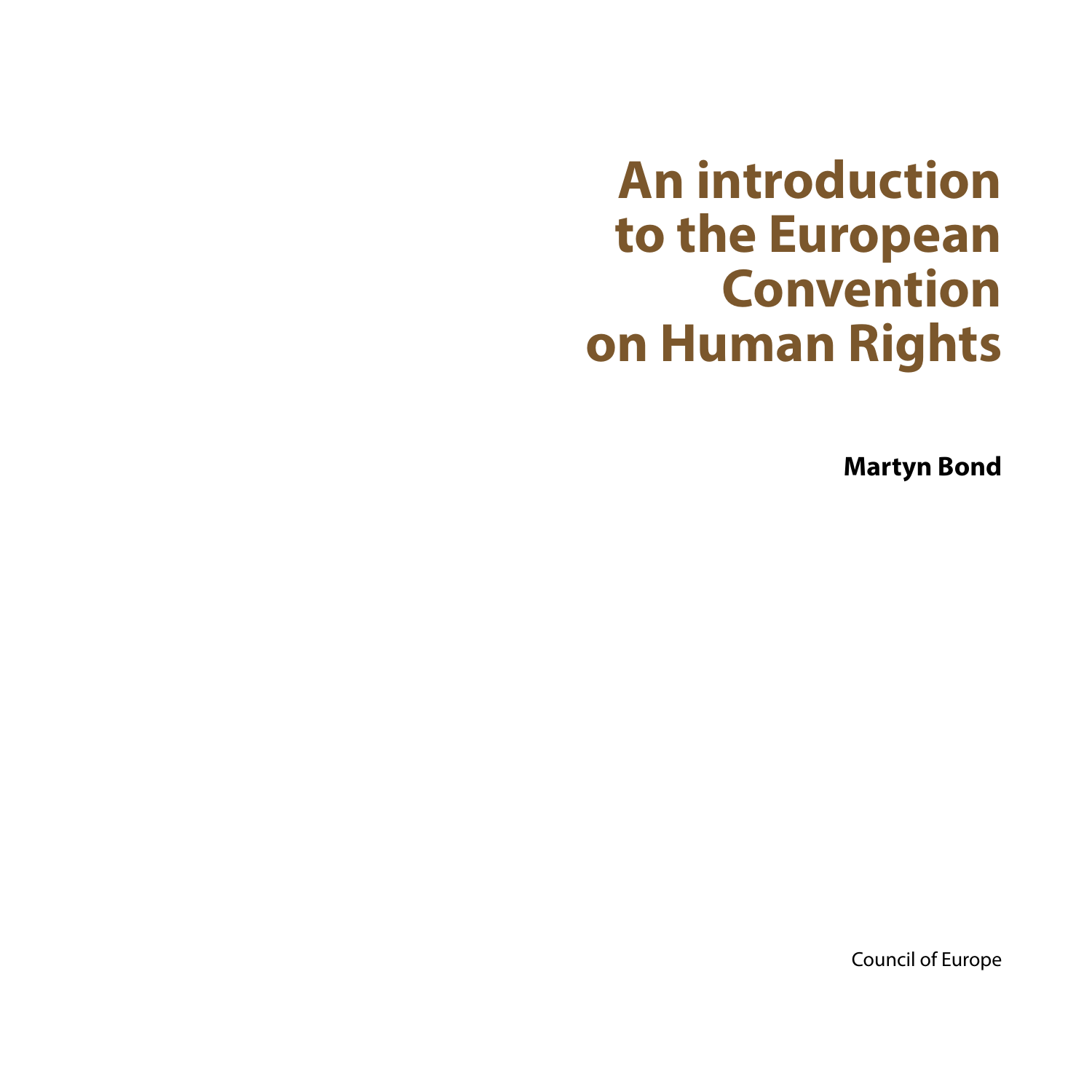French version: *Une introduction à la Convention européenne des droits de l'homme –* 2ª édition ISBN 978-92-871-8611-9

*The opinions expressed in this work are the responsibility of the author and do not necessarily reflect the official policy of the Council of Europe.*

All rights reserved. No part of this publication may be translated, reproduced or transmitted, in any form or by any means, electronic (CD-Rom, internet, etc.) or mechanical, including photocopying, recording or any information storage or retrieval system, without the prior permission in writing from the Directorate of Communications (F-67075 Strasbourg Cedex or publishing@coe.int).

Layout and cover design: Documents and Publications Production Department (SPDP), Council of Europe

Photos: © Council of Europe, © Shutterstock.com pages 32, 35, 39, 47, 54, 86, 89, 92

Council of Europe Publishing F-67075 Strasbourg Cedex http://book.coe.int

ISBN 978-92-871-8610-2 © Council of Europe, September 2018 Printed at the Council of Europe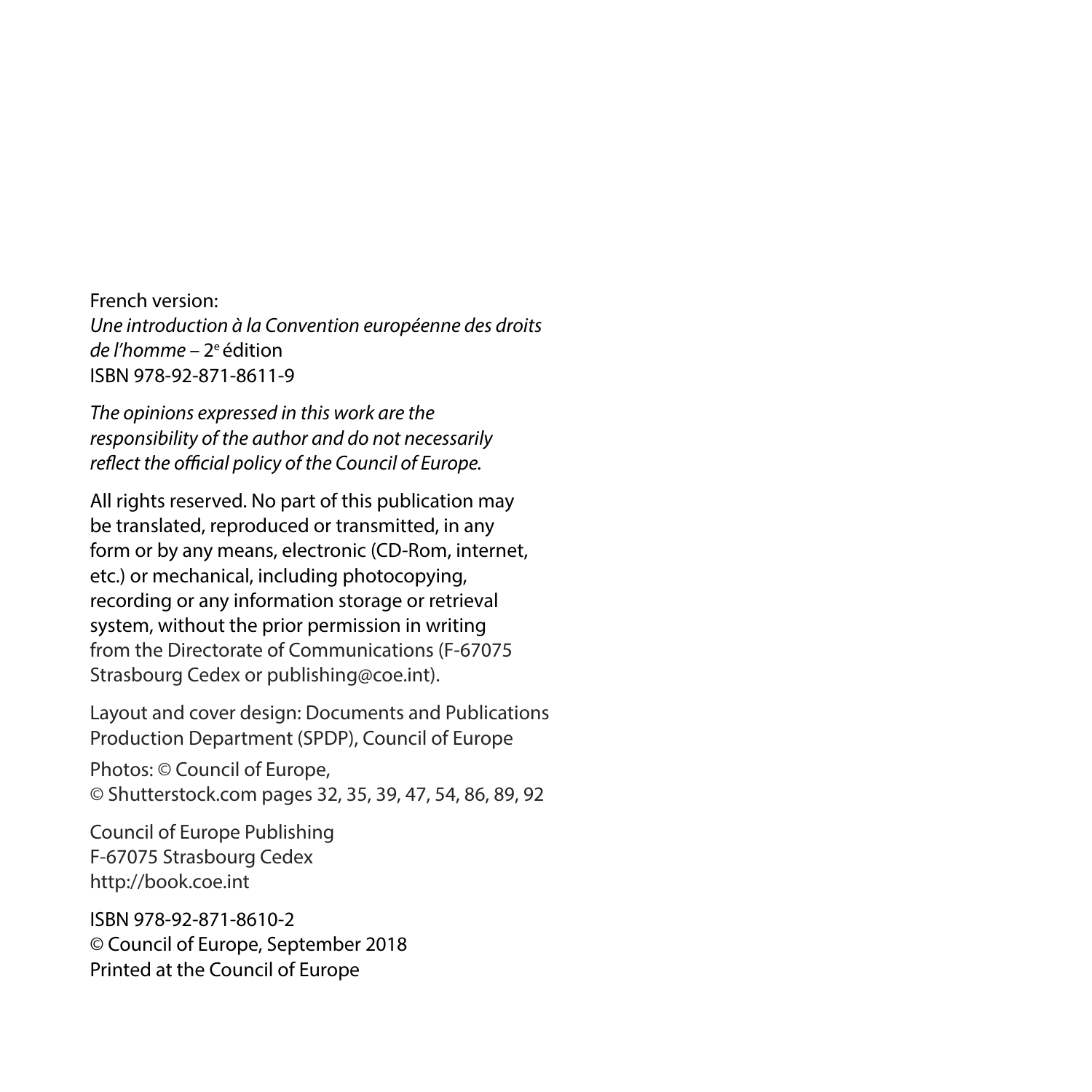

| <b>HUMAN RIGHTS IN EUROPE</b>               | 5  |
|---------------------------------------------|----|
| Human rights for our time                   | 5  |
| Never again!                                | 6  |
| Rights and obligations                      | 8  |
| What rights are in the Convention?          | 9  |
| How relevant are Convention rights today?   | 10 |
| Improving how the Convention works          | 11 |
| <b>ASES THAT MAKE HUMAN RIGHTS LAW</b>      | 13 |
| Human rights for everyone                   | 14 |
| Life and death                              | 14 |
| Torture, inhuman and degrading treatment    | 20 |
| Liberty and security                        | 25 |
| A fair trial                                | 29 |
| Privacy and family life                     | 35 |
| Freedom of thought, conscience and religion | 43 |
| Freedom of expression                       | 48 |
| Freedom of assembly and association         | 52 |
| Education: lessons from the state?          | 54 |
| Free elections                              | 55 |
| Discrimination                              | 57 |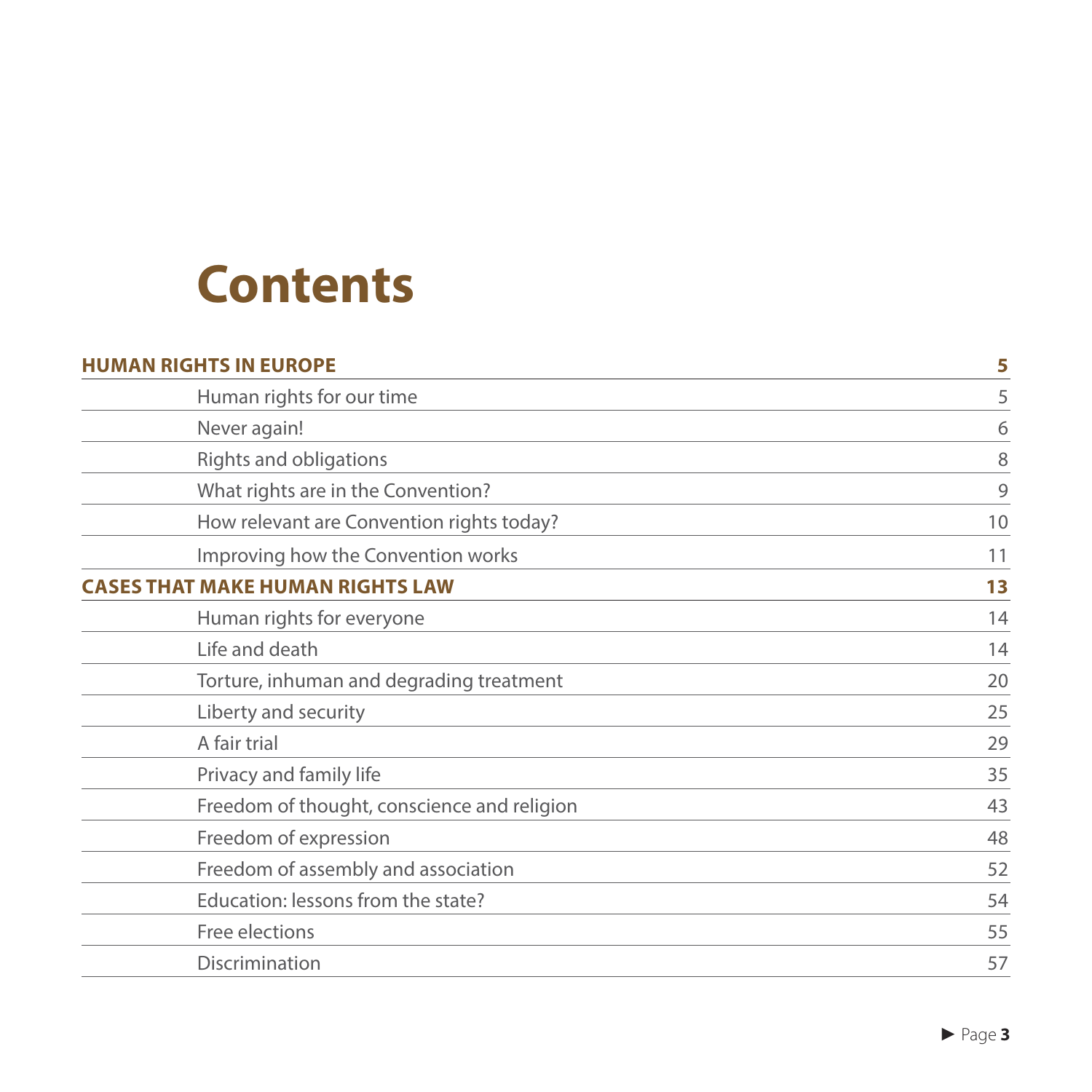| THE EUROPEAN COURT OF HUMAN RIGHTS           |                                                                                                            | 63 |
|----------------------------------------------|------------------------------------------------------------------------------------------------------------|----|
|                                              | One judge, three judges, seven or seventeen?                                                               | 64 |
|                                              | Backlog of cases, public proceedings, friendly settlement                                                  | 65 |
|                                              | Follow through: executing judgments                                                                        | 67 |
| THE BROADER PICTURE OF EUROPEAN HUMAN RIGHTS |                                                                                                            | 69 |
|                                              | Steering Committee for Human Rights (CDDH)                                                                 | 69 |
|                                              | Committee on Legal Affairs and Human Rights                                                                | 70 |
|                                              | European Committee for the Prevention of Torture and Inhuman<br>or Degrading Treatment or Punishment (CPT) | 72 |
|                                              | European Commission against Racism and Intolerance (ECRI)                                                  | 73 |
|                                              | European Commission for Democracy through Law (Venice Commission)                                          | 74 |
|                                              | European Commission for the Efficiency of Justice (CEPEJ)                                                  | 76 |
|                                              | <b>Commissioner for Human Rights</b>                                                                       | 77 |
| <b>WHAT NEXT FOR HUMAN RIGHTS?</b>           |                                                                                                            | 81 |
|                                              | Expanding European human rights                                                                            | 81 |
|                                              | Improving the application of human rights law                                                              | 82 |
|                                              | Social, economic and environmental rights                                                                  | 83 |
|                                              | Other beneficiaries: women, children, people with disabilities                                             | 86 |
|                                              | EU accession to the Convention                                                                             | 90 |
|                                              | Implementing the Convention: our shared responsibility                                                     | 93 |
| <b>RESOURCES</b>                             |                                                                                                            | 95 |
|                                              | Human rights bodies                                                                                        | 95 |
|                                              | Human rights texts                                                                                         | 96 |
|                                              | Human rights courts                                                                                        | 96 |
|                                              | <b>Books</b>                                                                                               | 96 |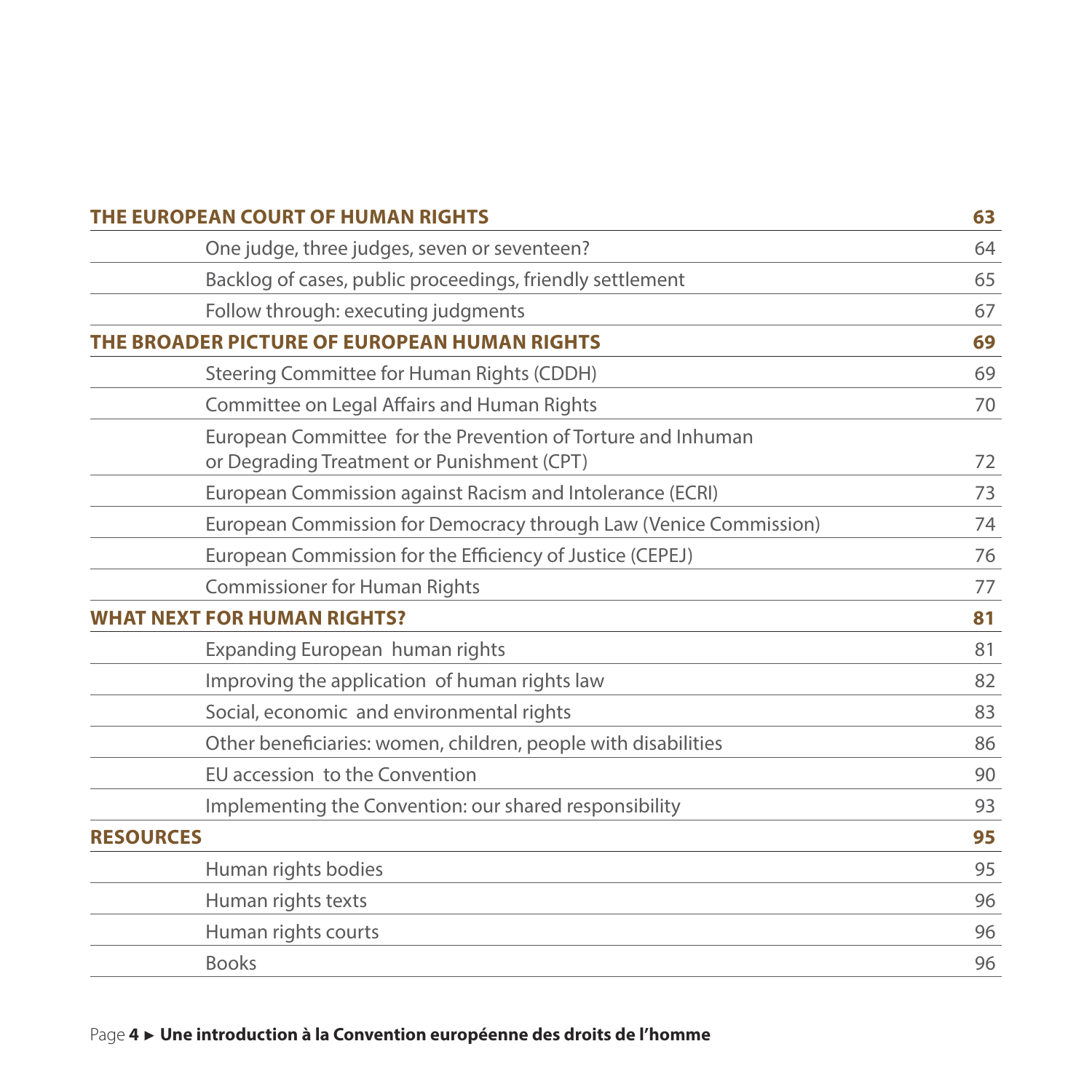# **Human rights in Europe**

# **Human rights for our time**

This book offers a guide for the general reader to some of the key issues of human rights in Europe. If you are interested in knowing more about human rights – your rights – and how the Council of Europe protects and promotes them, read on. You will find a first section that lists the rights in the European Convention on Human Rights (the Convention) and its various protocols, then a section describing some of the cases that illuminate how these rights affect people in practice. A further section briefly describes how the European Court of Human Rights (the Court) functions, another describes how the Council of Europe tries in other ways to protect and promote human rights across the continent, and finally there are some comments on how human rights in Europe may expand and be strengthened in the near future.

The 10 initial signatories of the Convention in 1950 were Belgium, Denmark, France, Ireland, Italy, Luxembourg, the Netherlands, Norway, Sweden and the United Kingdom. Since then all states joining the Council of Europe have signed and ratified the Convention.

In these pages you will find a simple description of what is a complex system. The Council of Europe is an umbrella organisation that brings together 47 states to promote democracy, human rights and the rule of law. It works by setting standards for the whole continent through conventions agreed – and then signed and ratified – by as many of the member states as possible.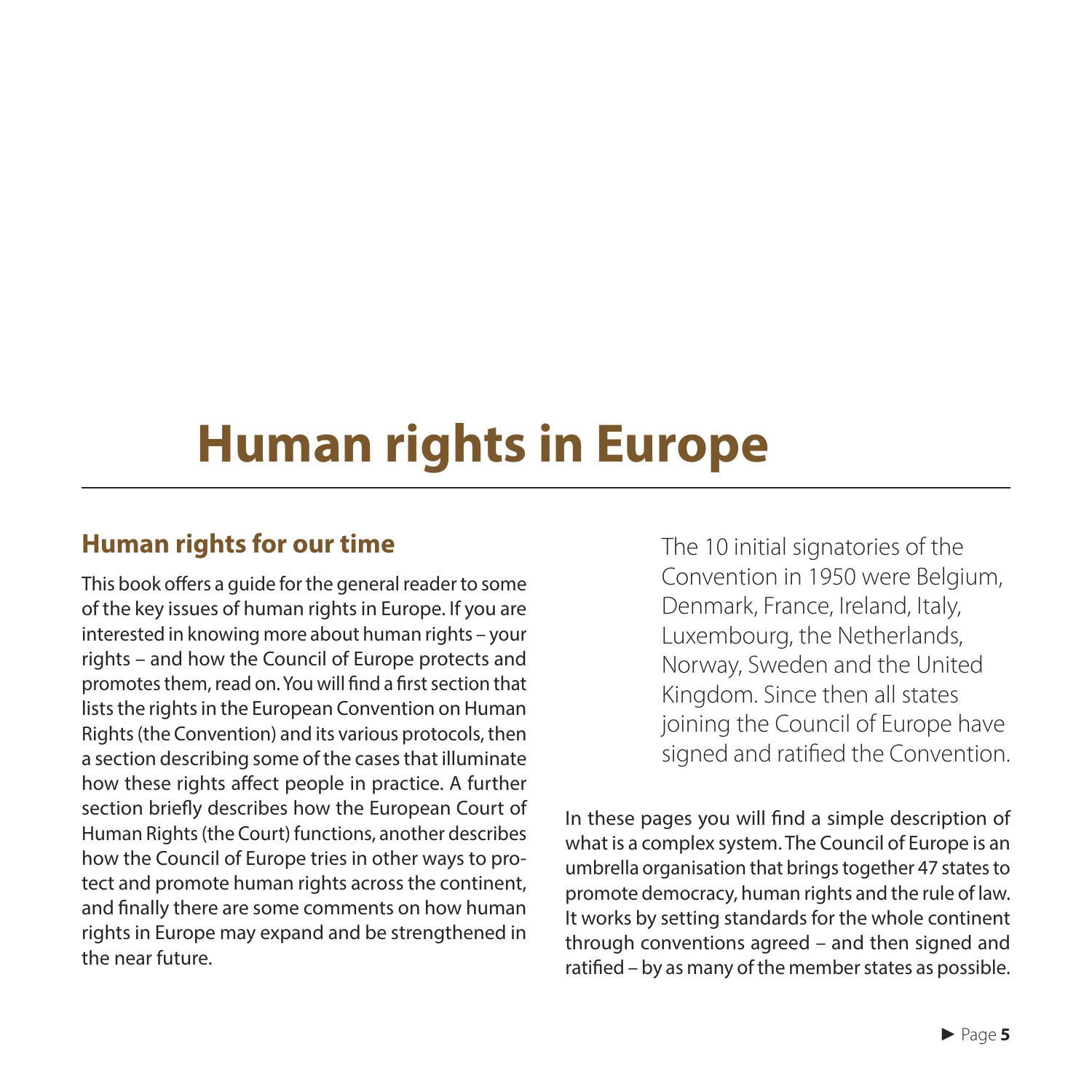Being a central concern, the European Convention on Human Rights was the very first convention agreed by the states that set up the Council of Europe over 65 years ago, and it has been signed and ratified by all states that have since then joined the Council of Europe.

The Convention for the Protection of Human Rights and Fundamental Freedoms – the full title of the European Convention on Human Rights– was signed in 1950 and came into force in 1953. The Convention did not come out of thin air. Like the Universal Declaration of Human Rights, promulgated by the United Nations (UN) in December 1948, it was the product of its time, the years immediately following the Second World War. The UN declaration was – and remains – a document of great moral value and authority, but it does not establish mechanisms for implementing the rights it proclaims for individuals. The UN International Court of Justice, also known as the World Court, hears cases brought by states, not individuals, and likewise the International Criminal Court, dealing with cases of genocide, crimes against humanity and war crimes.

It does not put the member governments in the dock if they break the Universal Declaration's lofty aspirations. The Convention went further and established the European Court of Human Rights, setting up legal mechanisms to enforce meaningful respect for human rights in Europe.

In the opening declaration of the Convention the initial 10 states declared their resolution "as governments of European countries which are like-minded and have a common heritage of political traditions, ideals, freedom and the rule of law, to take the first steps for the collective enforcement of certain of the rights stated in the Universal Declaration".

#### **NEVER AGAIN!**

It was the devastating experience of the Second World War that led European statesmen to strengthen the protection of the rights of individuals vis-à-vis the state. Arbitrary arrests, deportations and executions, imprisonment without charge, concentration camps and genocide, torture and show trials were part of very recent experience across much of Europe. European leaders wanted to protect future generations from such experiences. "Never again" was their watchword.

Western Europe learnt from its past mistakes. Those who wrote the European Convention on Human Rights dared to hope that there would never again be war in Europe and never again the abuse of human rights that it had brought with it. The Council of Europe, which was established in 1949, reflects a system of international relations based on the values of human rights, democracy and the rule of law – values clearly distinct from those underpinning either fascism or communism. The very first Convention of the newly established Council of Europe was the European Convention on Human Rights.

It not only lists civil and political rights for individuals, it also gives everyone in Europe practical protection for their rights by imposing obligations on states. The Convention ensures the right of individual petition, which allows any individual to bring a case to the Court against his or her own state. It also provides for collective enforcement of the judgments of the European Court of Human Rights, with states exposed to peer pressure and review by their colleagues in the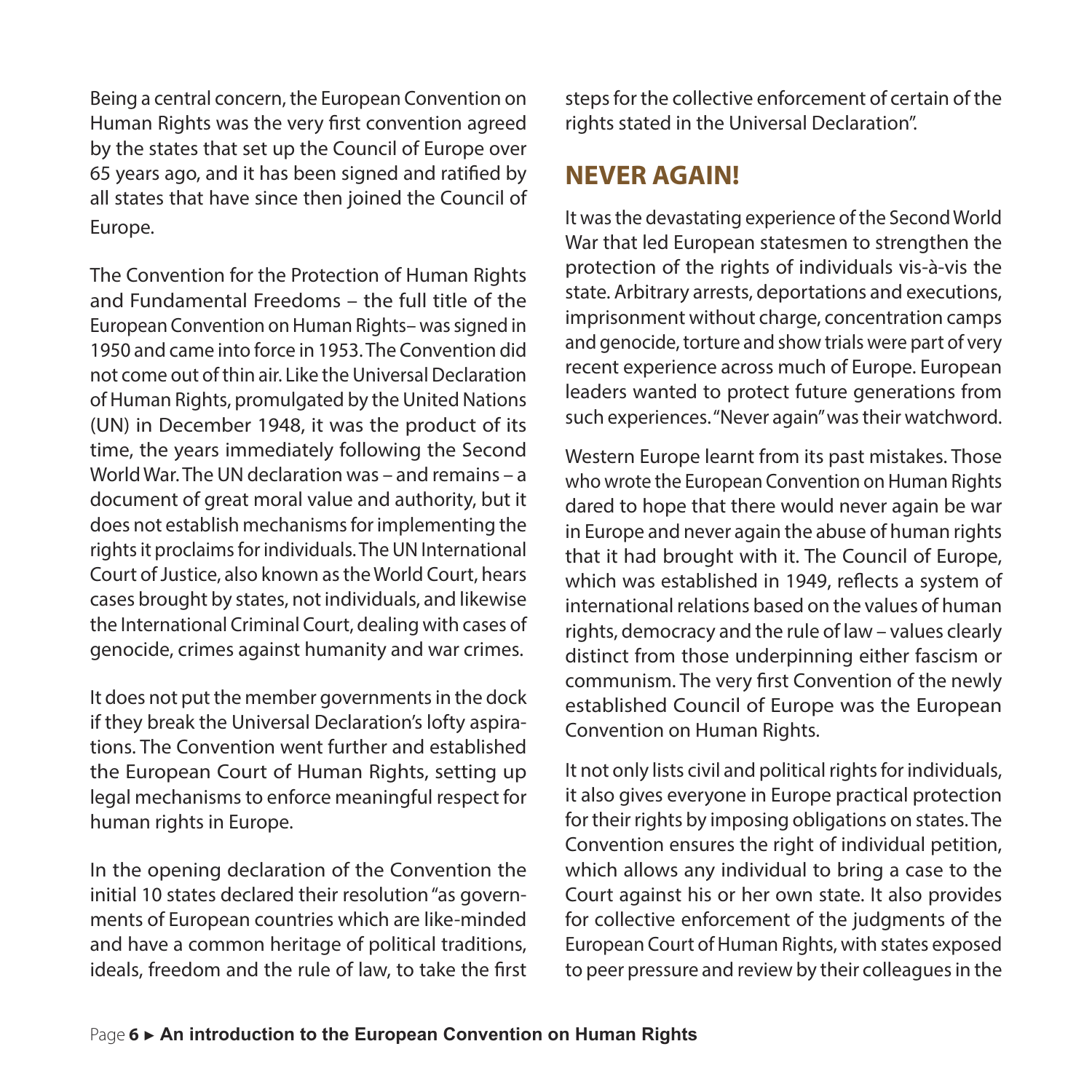Returned Key leva Valeria Nelvard H. Large

The European Convention on Human Rights

Committee of Ministers, a body that sits in Strasbourg and reviews the Court's judgments to check that member states follow up what the Court decides.

Some of the most pressing political and ethical issues of our day relate to human rights. Whether the focus is on the treatment of those detained in the war against terror, on abortion or assisted suicide, on the freedom of the press or on the right to privacy, on gay marriage or on the restitution of property, all these issues involve human rights as laid down in the Convention. Although signed over 65 years ago, it is now more than ever a document for our times.

The European Convention on Human Rights and the Court were created in the democratic states of western Europe in the 1950s, largely as a reaction to the recent flagrant abuses of human rights under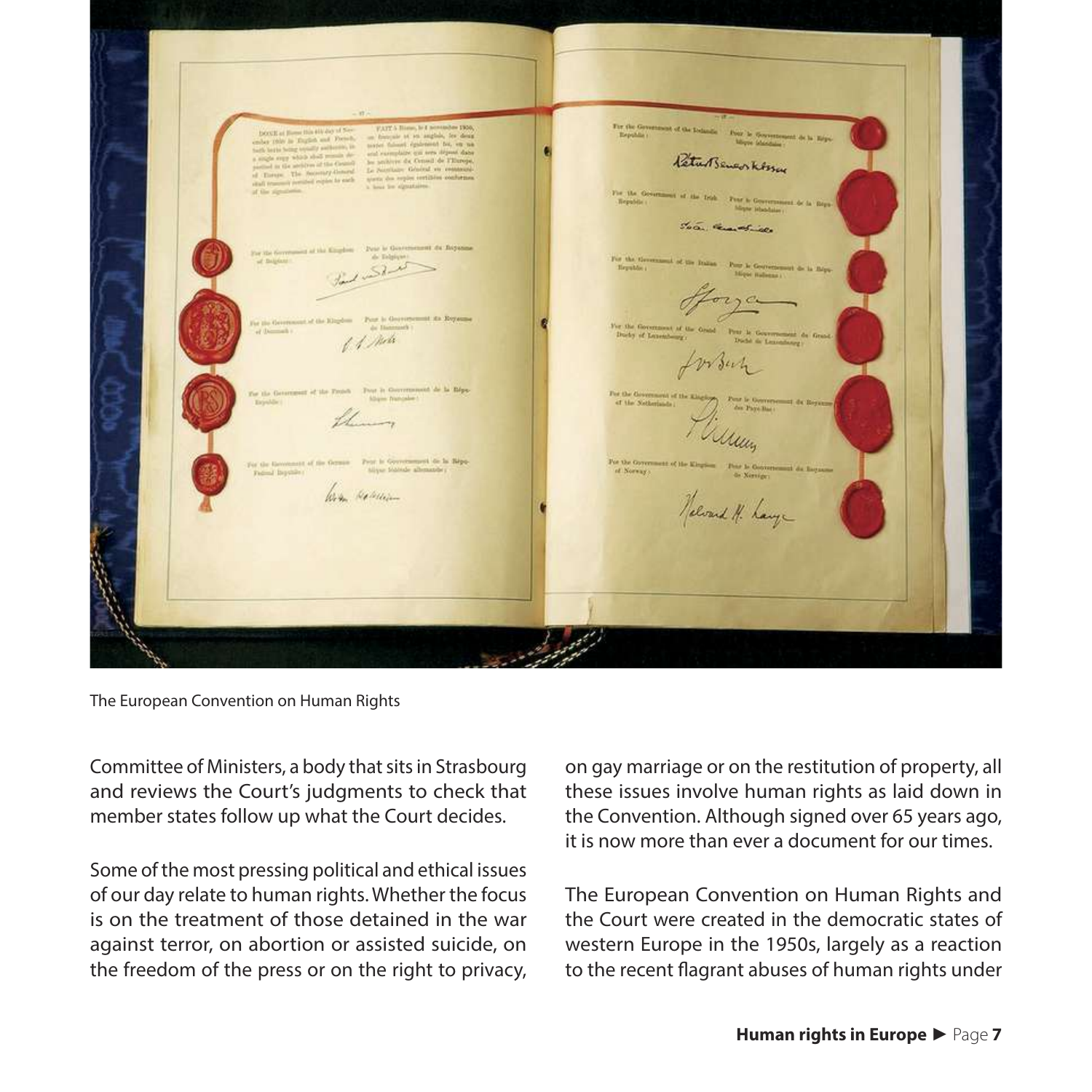fascism. They were later strengthened to contrast with the distortion of due legal process through one-party rule in the eastern half of Europe that was then under communist domination.

Since then, growing numbers of people in Europe have enjoyed legal protection for a long list of rights and freedoms. They have at their disposal the European Court of Human Rights before which they can demand redress if they think these rights have been abused. With the fall of the Berlin Wall in 1989, the collapse of communism across central and eastern Europe, and the break-up of the Soviet Union in 1991, many new states joined the Council of Europe. Now all 47 member states – from Iceland to Armenia, from Portugal to Russia – accept the jurisdiction of the European Court of Human Rights in Strasbourg, and the Convention must be ratified by each state which joins the Council of Europe. All now subscribe to the protection and promotion of democracy, human rights and the rule of law, and in one form or another all 47 of them have built the Convention into their national law. Their observation of it may be patchy and abuses of human rights certainly occur in Europe, but they can be brought before a court where the individual can seek redress against the state that has abused his or her rights. Nowhere else in the world can you do that.

> The Convention acts as an example to other regions of the world. The Organisation of American States has established a court for the protection of human rights. The African Union has also adapted the European model.

But the Convention has not banished war from the continent of Europe. The invasion of Cyprus by Turkey in the 1970s, the Balkan Wars of the 1990s, the Russo-Georgian war of 2008 and the more recent conflict between Russia and Ukraine involving the occupation of Crimea and incursions in Eastern Ukraine have given rise to thousands of individual cases against the belligerents. They have also triggered cases by one state against another, the historic ones now settled, but the more recent ones still pending before the Court.

# **RIGHTS AND OBLIGATIONS**

Many lawyers argue that human rights are "absolute" and have to be respected before all else. They also argue that they are "indivisible" and an abuse of one right weakens the protection of all rights. But human rights often have two aspects: a positive right which is self-evident – the right to life and liberty, freedom of expression, of conscience and religion, the right to marry, for instance – and also a negative or balancing aspect, which may not be immediately apparent. Rights often conflict with each other and rights often imply obligations.

Freedom of expression, for instance, implies limits that prevent one person's freedom of expression offending another, perhaps by intruding into their privacy. Hence the right implies an obligation to be tolerant. And even tolerance must know some limits, as excessive tolerance could lead to anarchy and the destruction of other human rights. This issue has become more acute than ever in the digital age with the global reach of social media. Defining the responsibility of individuals as authors and the role of major digital companies as publishers is an acute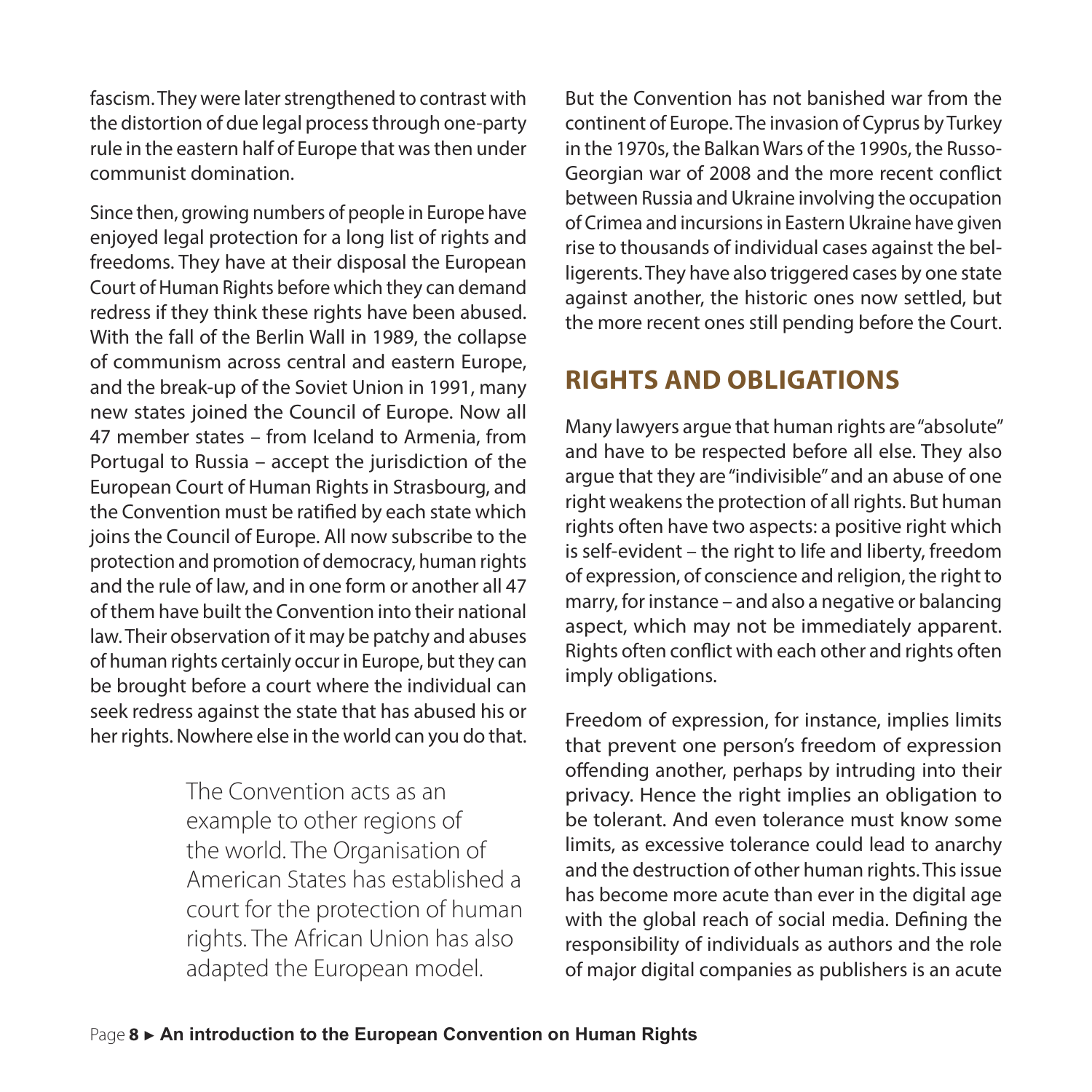issue. The Court's accumulated judgments, its case law or jurisprudence, offer a continuing commentary on just how far the rights enumerated in the Convention should be asserted as "absolute" and how far their application in practice is balanced by other considerations. The circumstances of each case help to determine the nature and degree of respect accorded in practice to any right.

The Convention is a dynamic document, interpreted by the Court in the light of the specific circumstances of each case. As Europe has developed over the past three generations, rights have been added to the Convention by way of supplementary protocols – the right to education and to property, for example. And the Court's interpretation of the Convention has developed, lending now greater, now lesser emphasis to some of the balancing factors that inevitably qualify human rights in specific situations. In practice, the cases demonstrate and make the law.

# **WHAT RIGHTS ARE IN THE CONVENTION?**

The European Convention on Human Rights is a brief document, not even the length of this short book. The very first article ensures that the rights it lists apply to everyone "within the jurisdiction" of the states which sign up to it. Human rights are not restricted to citizens of the member states but apply to everyone residing or travelling in their territory. States have a duty not to discriminate between individuals in that respect.

The rights themselves are listed in the first section of the Convention, covering Articles 2 to 18 and some additional protocols.

Articles 2 to 18 cover the rights enumerated in the original Convention: the right to life, the prohibition of torture, of slavery and forced labour, the right to liberty and security, as well as the right to a fair trial and the prohibition of punishment without due process of law. The list goes on to include the right to respect for private and family life, freedom of thought, conscience and religion, freedom of expression, of assembly and association, the right to marry and the right – when these rights and freedoms are violated – to an effective remedy.

#### **Key rights in the Convention**

Right to life; prohibition of torture; prohibition of slavery and forced labour; right to liberty and security; right to a fair trial; no punishment without law; right to respect for private and family life; freedom of thought, conscience and religion; freedom of expression; freedom of assembly and association; right to marry; right to an effective remedy; prohibition of discrimination.

Subsequent amendments to the Convention have added further rights. The first protocol (1952) added the protection of property, the right to education and the right to free elections. A later protocol (1963) concerned the prohibition of imprisonment for debt,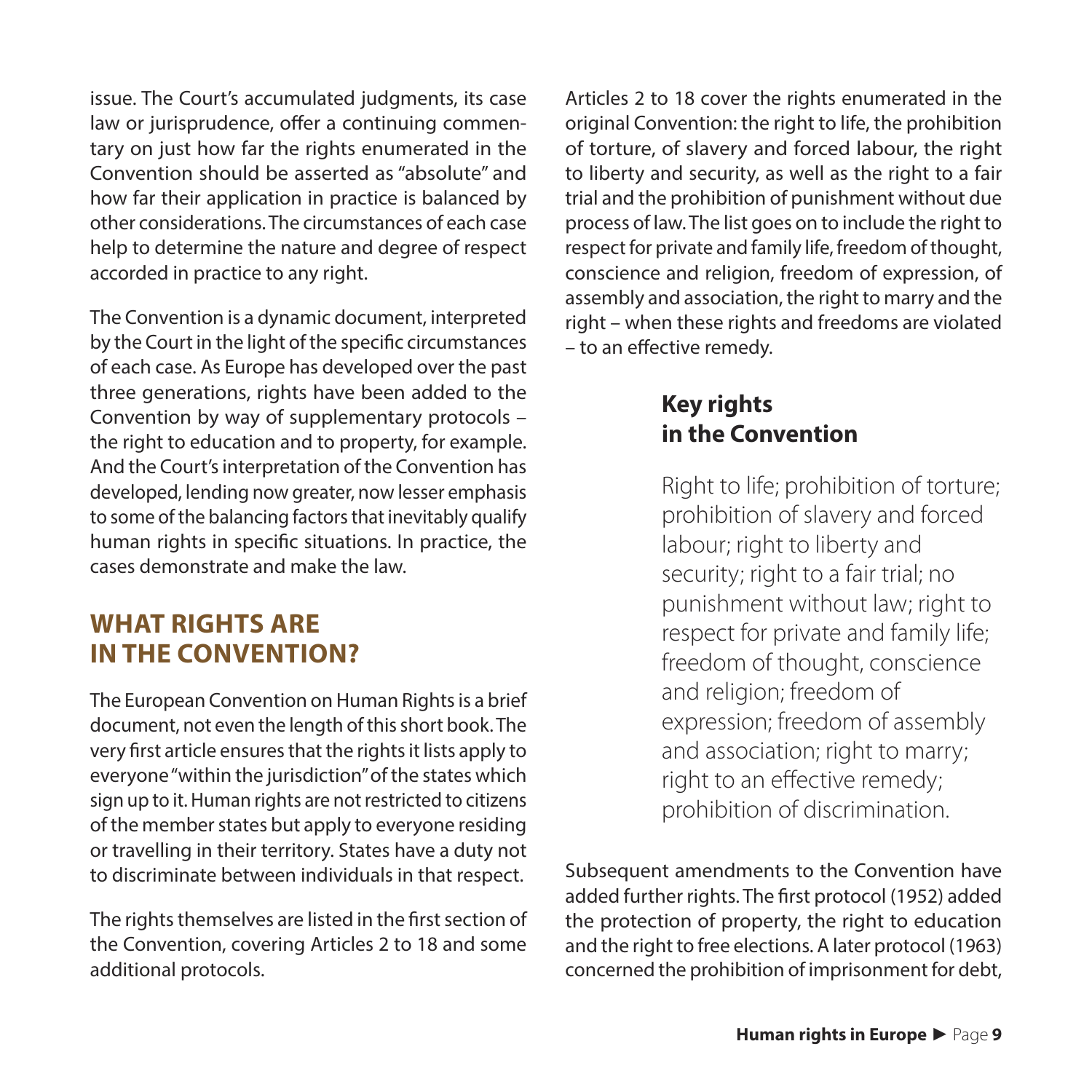freedom of movement, the prohibition of the expulsion of nationals from their state, and the prohibition of collective expulsion of aliens. A protocol in 1983 and another in 2002 concerned the abolition of the death penalty. Another (1984) concerned safeguards relating to the expulsion of aliens, the right of appeal in criminal matters, compensation for wrongful conviction, the right not to be tried or punished twice for the same offence and equality between spouses. Another protocol (2000) went beyond Article 14 of the Convention, which refers only to non-discrimination in regard to the rights set out in the Convention, to introduce a general prohibition of discrimination in respect of any right set forth by law. Later pages of this brief guide will consider a selection of the rights enumerated in the Convention and its various protocols, and relate them to cases that have come before the Court.

Almost 20% of Court judgments find a violation of the right to a fair trial (Article 6), another 20% relate to the right to liberty and security (Article 5) and 17% relate to inhuman or degrading treatment (Article 3). A further 15% relate to abuse of the right to an effective remedy (Article 13) and 12% relate to the excessive length of proceedings (also Article 6). The failure of states to protect the right to property (Article 1 of Protocol No. 1) is the concern of a further 11% of judgments and about 2% of violations concern the right to life (Article 2) (based on 2017 statistics).

#### **HOW RELEVANT ARE CONVENTION RIGHTS TODAY?**

Human rights, lawyers argue, hang together to form a closely knit set of rights and obligations, and chipping away at one part of them weakens them all. That is what they mean by rights being "indivisible". So states have to live up to high standards in a range of specific areas to show that they are not – unwillingly and perhaps unwittingly – starting off down a slippery slope towards a lack of respect for human rights as a whole. The onus is on public officials like the police and the military, the intelligence services, the judiciary and prison staff, doctors and nurses, as well as on civil servants more generally and on politicians in government in particular, to observe high standards of behaviour as regards respect for human rights.

# **Rights added in later protocols**

Protection of property; right to education; right to free elections; prohibition of imprisonment for debt; freedom of movement; prohibition of expulsion of nationals; prohibition of collective expulsion of aliens; abolition of the death penalty; right of appeal in criminal matters; compensation for wrongful conviction; right not to be tried or punished twice; equality between spouses; general prohibition of discrimination.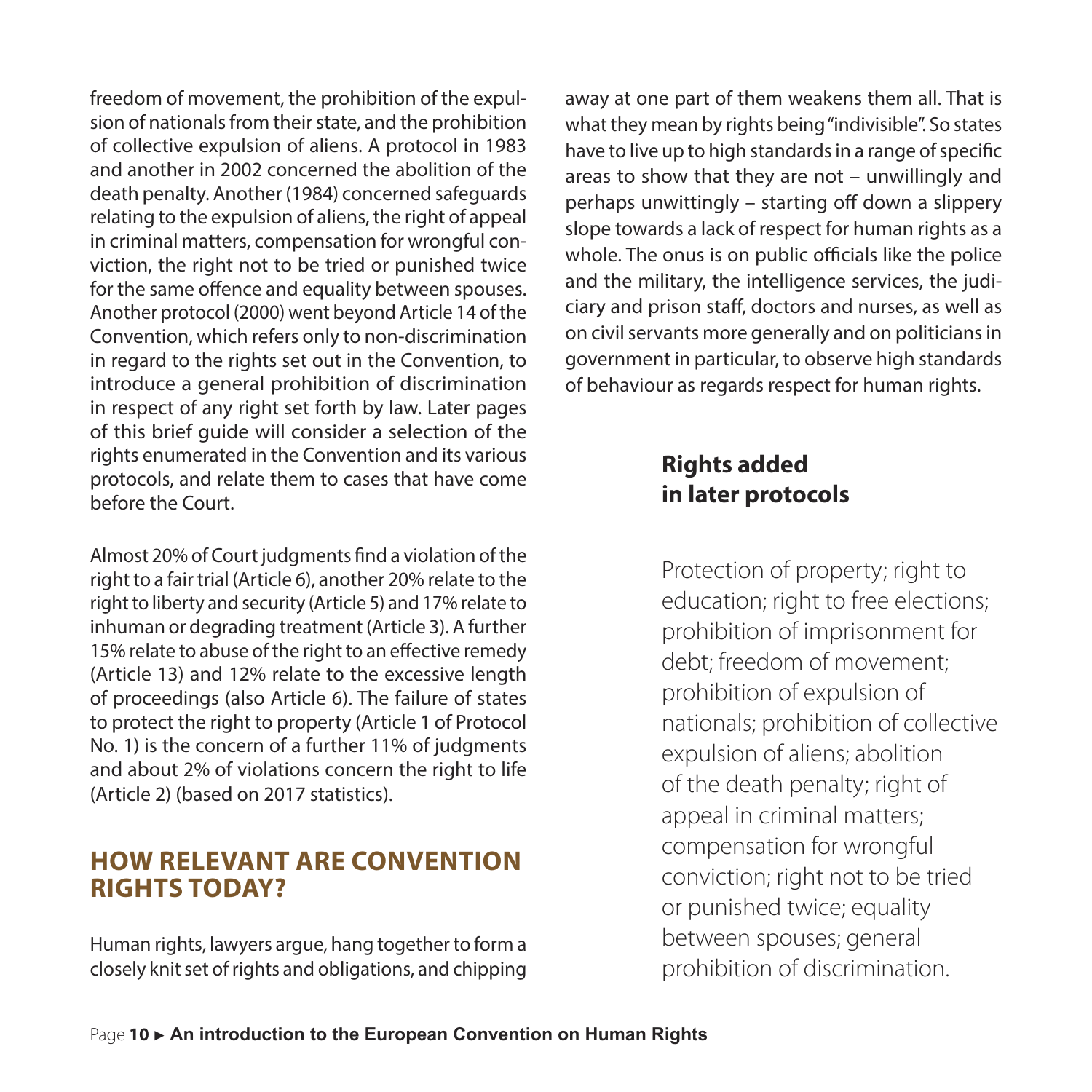Cases considered in the pages which follow attempt to put flesh on the bones of this argument, but the general reader will be aware of the issues surrounding "rendition flights" in Europe. Here some signatory states of the Convention have admitted involvement in CIA flights intended to move terrorist suspects to detention centres where they could be subjected to torture – euphemistically called "enhanced interrogation techniques" – in order to obtain information that could help public authorities in the "war on terror". Such actions, or complicity in such actions, raise serious questions about states' commitment to human rights, and the Court has passed judgment on various aspects of this when individual cases have been brought before it, notably concerning Poland and Italy, the "former Yugoslav Republic of Macedonia", Romania and Lithuania.

Some issues treated by the Court may have an obvious and general application, such as the persecution of journalists and editors, discrimination against minorities, the denial of free elections or a ban on assembly and demonstration. Many other cases relate to individual and highly personal issues, such as the continuation of slavery in a domestic setting, media intrusion into the privacy of family life, the restitution of property seized illegally in the political convulsions of recent European history or the right to a fair trial. The degree of media coverage is no measure of the importance of these issues to the individuals concerned. But the fact that the media frequently do cover cases before the Court is a measure of their awareness and concern for the seriousness of the issues to which the Convention relates.

### **IMPROVING HOW THE CONVENTION WORKS**

Over recent years there has been increasing concern about the backlog of cases brought before the Court and the inordinately long time taken to process them. Likewise, concern has been expressed about the backlog of Court judgments that member states have been slow to execute, either by changing their laws or administrative procedures, or in providing other effective measures such as compensation for successful litigants. This concern led to a Joint Declaration in Brussels in March 2015 by all the signatories of the Convention which listed a number of steps they undertook to implement to improve the Court's procedure for admitting cases, educating lawyers and others involved about the Convention and making the execution of judgments at national level more efficient. These reforms are now starting to have positive effects with a reduction of cases waiting for a decision on admissibility, shorter times before judgments are delivered, and a clearing of the backlog of cases where signatory states had not satisfactorily executed the judgments of the Court. Readers will find more details of this increased efficiency in the administration of justice under the Convention at later points in this booklet, but first we should look in some detail at a selection of cases that make up human rights law in practice as decided by the Court and applied by the member states.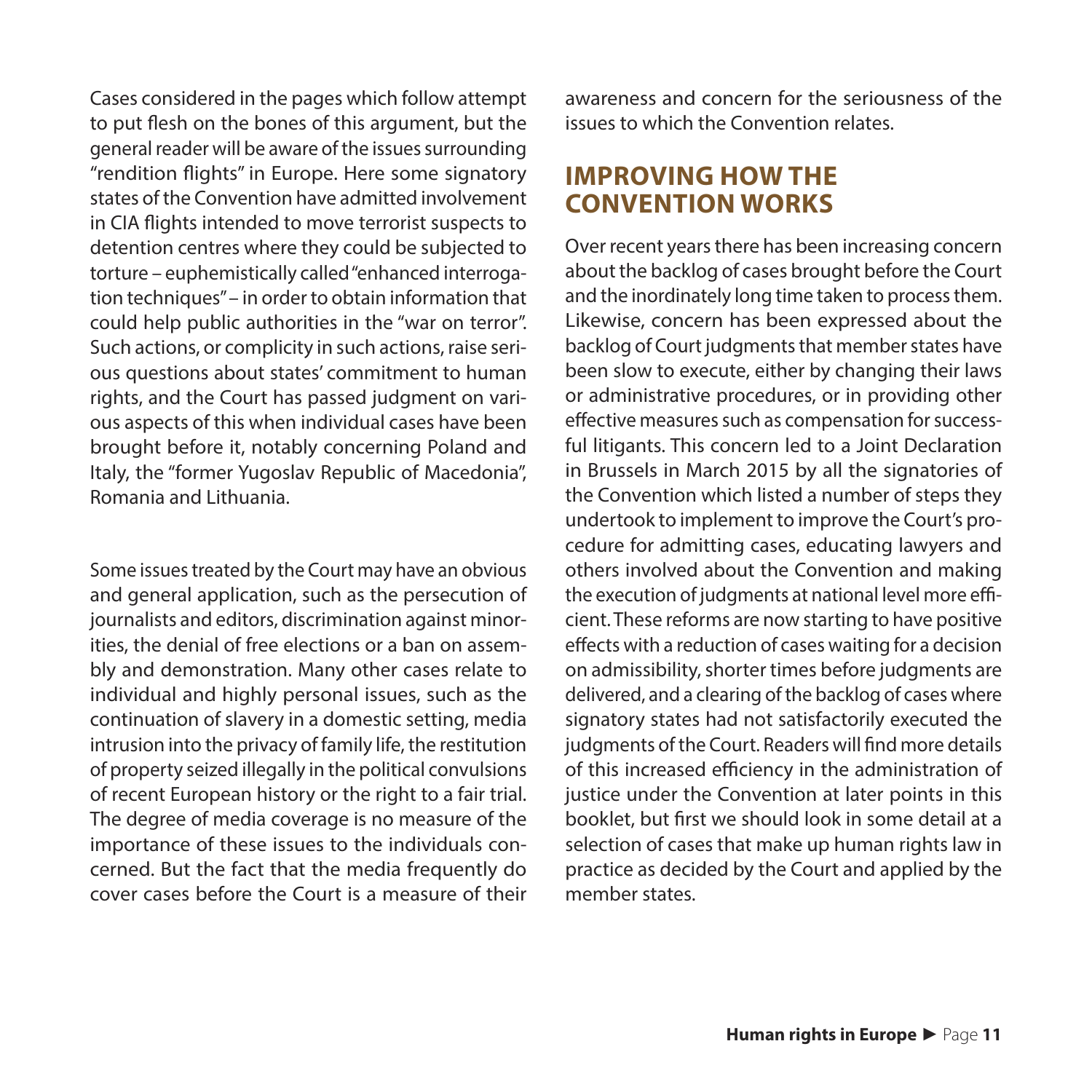The European Court of Human Rights

D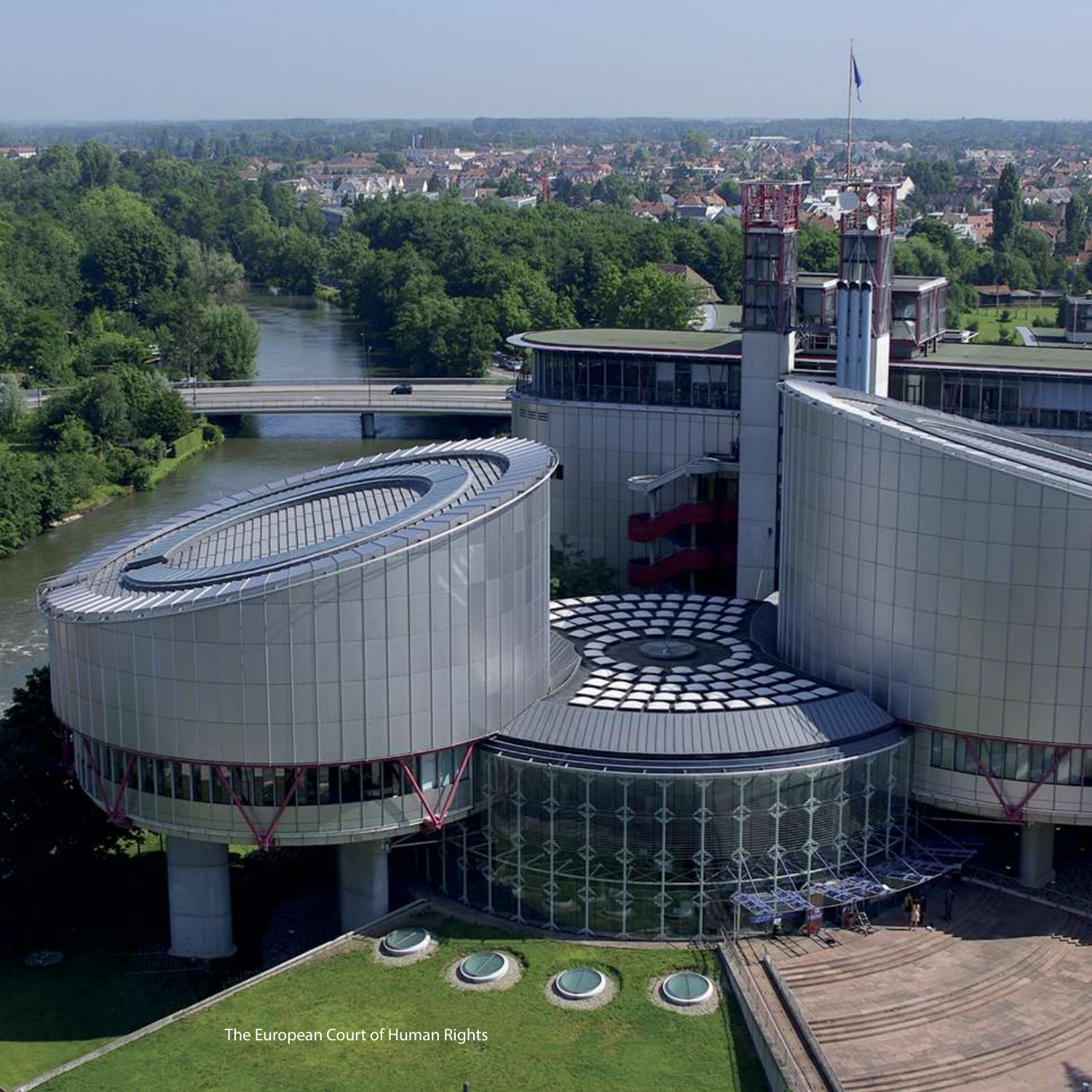# **Cases that make human rights law**

**Here** we look at a selection of cases where the judgments of the European Court of Human Rights have interpreted the Convention in important and interesting ways. In this section of our ere we look at a selection of cases where the judgments of the European Court of Human Rights have interpreted the Convention in guide we look at key rights, roughly following the order of the articles in the Convention. Key elements of the text of various articles are highlighted on the relevant pages, so that readers have an easy point of reference.

Since the Court in Strasbourg first began handing down judgments in 1960, successive decisions have transformed the legal landscape of the states which have ratified the Convention.

Often rulings have not been immediately welcomed by the governments of the day. Sometimes they have been reluctant to accept fresh rights. Many, over the course of time, have come to be seen as inevitable milestones in the march of progress. Opponents of the Court's developing case law fear that its ever-expanding interpretations of the Convention have turned the Court in effect into a law-making body rather than simply an interpreter of the Convention.

While the Convention itself is the fundamental point of reference, the Court's cumulative judgments – its jurisprudence or case law – guide the wider interpretation of human rights law throughout Europe. Inevitably this builds up slowly and in a rather uneven pattern, as there are more cases relating to some of the articles than to others. But it steadily makes judges across the continent aware of judgments from Strasbourg, helps lawyers grasp the arguments deployed and see their relevance for cases they are dealing with nationally, and teaches students of law about the mechanisms of the Court and the importance of the Convention. If national courts all delivered judgments that were in line with the provisions of the Convention and the case law of the Court, then very few new cases would find their way to Strasbourg. Litigants would be satisfied that their human rights were adequately protected at home. Sadly, that is still far from the case.

So the Court has increasingly taken a proactive role in trying to speed up the understanding and application of case law in domestic courts throughout Europe. It organises seminars for judges and lawyers, encourages students of law to specialise in human rights, and publicises its judgments actively both in the media and on its own website. Together with the steady stream of judgments, these activities help guide the gradual emergence of common interpretations and common standards for the legal protection of human rights across the national jurisdictions of the continent.